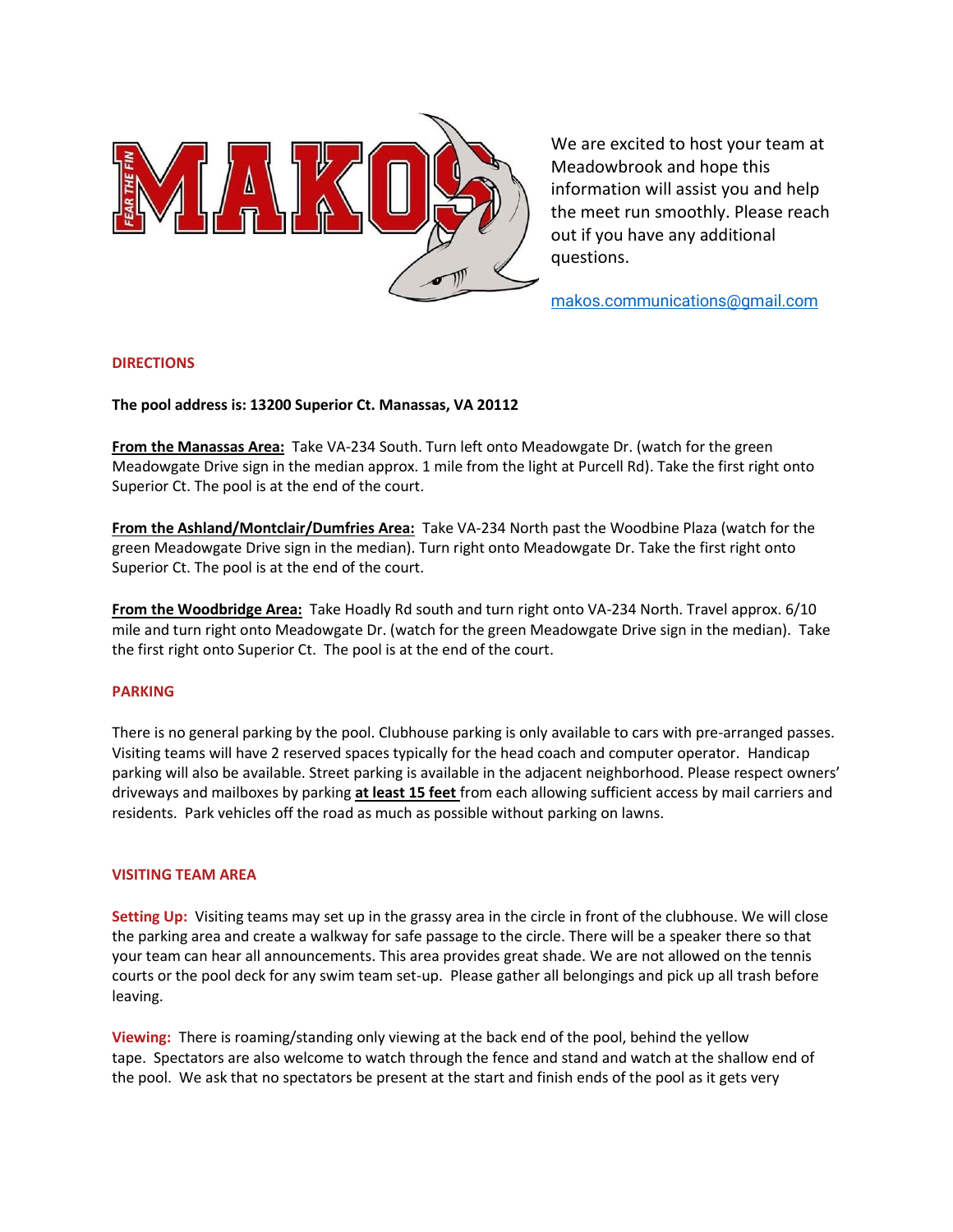crowded and interferes with both the swimmers and the timers/recorders/runners. No tent, chairs/family area set-up is allowed on the deck.

# **WARM-UPS**

Visiting team warm-ups are from 6:30 – 6:50 am. The meet will start promptly at 7:00 am and we generally finish by noon.

## **RELAYS**

Visiting team relays are in lanes 1, 3, and 5.

# **VOLUNTEERS**

**Officials** – All officials will meet at 6:30am to go over assignments. Visiting teams should provide a minimum of 4 Stroke and Turn officials (2 per shift) plus a Starter and Referee. Please bring your starting equipment as a backup.

**Timers/Recorders** – We have a six-lane pool. This year due to team size we are running two shifts 7-9:30 and 9:30 – 12 or end. These times are approximate and may vary once timeline is published. Your team is welcome to run three shifts—just let our announcer know when you want your shift changes, and they will announce it.

Visiting teams should provide one (1) timer and for lanes 1, 3 5 and (2) timers and (1) recorder for lanes 2, 4, 6. The visiting team will have a total of 9 timers per shift needed. There should also be a designated Head Timer. Just FYI – we rotate timers and recorders rather than starts for the 8 & under events. A meeting of timers & recorders will be called at 6:40am.

**Other volunteers** – We would like 2 Runners to assist during 8 and under events, a Ribbon Writer, at least (1) Clerk of Course throughout the meet to aid in identifying visiting swimmers, and a Heat Ribbon person for the 2nd shift. At least one (1) Scorer and Verifier should be provided throughout the meet.

### **CONCESSIONS**

Concessions are available throughout the meet and will be located just off the pool deck by Clerk of Course. Drinks include hot coffee, water, soda, and Gatorade. The grill should be fired up by 8:00 am. Hamburgers and hotdogs are available. We offer meal deals that include chips and drink. Other assorted candies, snacks, donuts, pastries, and fresh fruit are on sale. Concessions accepts cash or card. We will also have a 50/50 raffle that is cash only.

Contacts: For contact information visit our website at: http://www.meadowbrookmakos.com